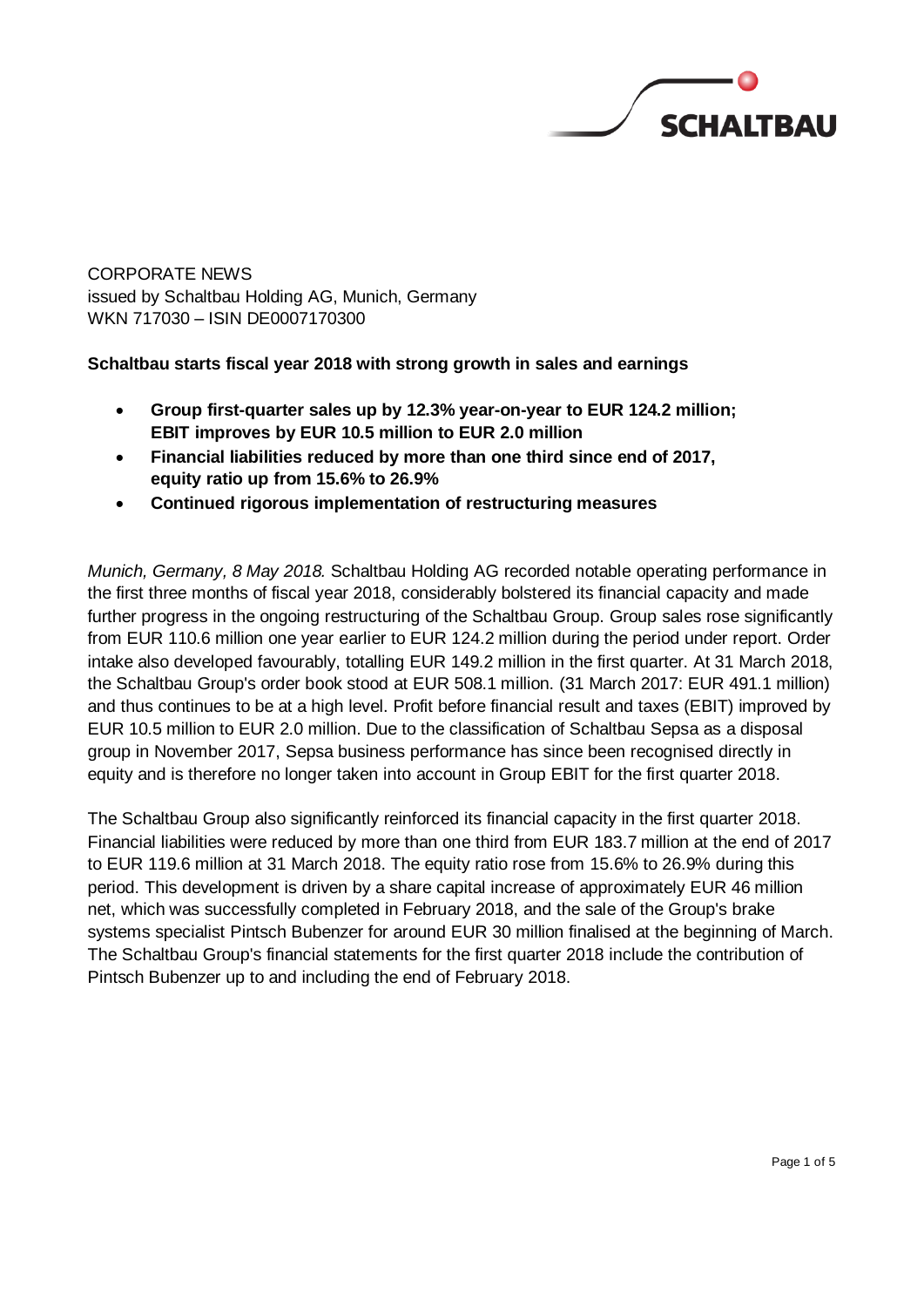

During the reporting period, the Schaltbau management team held key negotiations on restructuring the rail infrastructure business field (part of the Stationary Transportation Technology segment), which have meanwhile been successfully concluded. For Pintsch Bamag Antriebs- und Verkehrstechnik GmbH ("Pintsch Bamag") and Pintsch Tiefenbach GmbH ("Pintsch Tiefenbach"), a collective restructuring plan was agreed upon that runs until the end of 2019, translating into savings of around EUR 2 million annually, both in the current year and in 2019.

Dr Bertram Stausberg, Spokesman of the Executive Board of Schaltbau Holding AG, commented on the Group's business performance during the first quarter as follows: "We are thoroughly satisfied with this start to the second year of our restructuring and repositioning strategy for the Schaltbau Group because we have not only achieved our financial aims, but even slightly surpassed our own expectations. Moreover, the share capital increase successfully concluded in February has significantly bolstered our financial base. We still have a great deal of work ahead of us in our firm endeavour to bring Schaltbau back to its former strength and generate a commensurate profit from our positive sales performance. However, developments in the first quarter 2018 make us confident that our plans will culminate in success."

Overall, Schaltbau Group profited in the first quarter 2018 from significant volume increases in both the Mobile Transportation Technology segment and the Components segment. In fact, EBIT improved in all three segments of Schaltbau Group.

Order intake in the Mobile Transportation Technology segment totalled EUR 81.5 million in the first three-month period of the current year. Order intake surpassed expectations overall, despite being below the very high prior-year figure of EUR 102.9 million, which was driven by a number of major orders awarded simultaneously. In contrast, segment sales climbed considerably from EUR 58.4 million to EUR 70.7 million. First-quarter EBIT also improved year-on-year from a negative amount of EUR 4.7 million to a negative EUR 0.3 million. Excluding available-for-sale Sepsa Group, sales rose from EUR 51.0 million to EUR 65.0 million, and correspondingly adjusted EBIT improved from EUR -0.7 million to EUR -0.3 million year-on-year. Measures planned to cut material and personnel costs in this segment will have a more significant impact in the further course of the year.

Sales in the Stationary Transportation Technology segment totalled EUR 16.8 million for the threemonth period under report, compared with EUR 23.1 million one year earlier. Adjusted for the sale of the Pintsch Bubenzer Group, segment sales totalled EUR 8.6 million, compared with EUR 9.9 million in the first quarter 2017. The somewhat slow start to the year was hampered by customerrelated project delays. Order intake for the Stationary Transportation Technology segment totalled EUR 27.7 million (previous year's quarter: EUR 27.3 million). Segment EBIT was negative EUR 3.5 million (previous year's quarter: negative EUR 3.5 million, excluding Pintsch Bubenzer: negative EUR 3.6 million compared with a negative EUR 3.7 million one year earlier).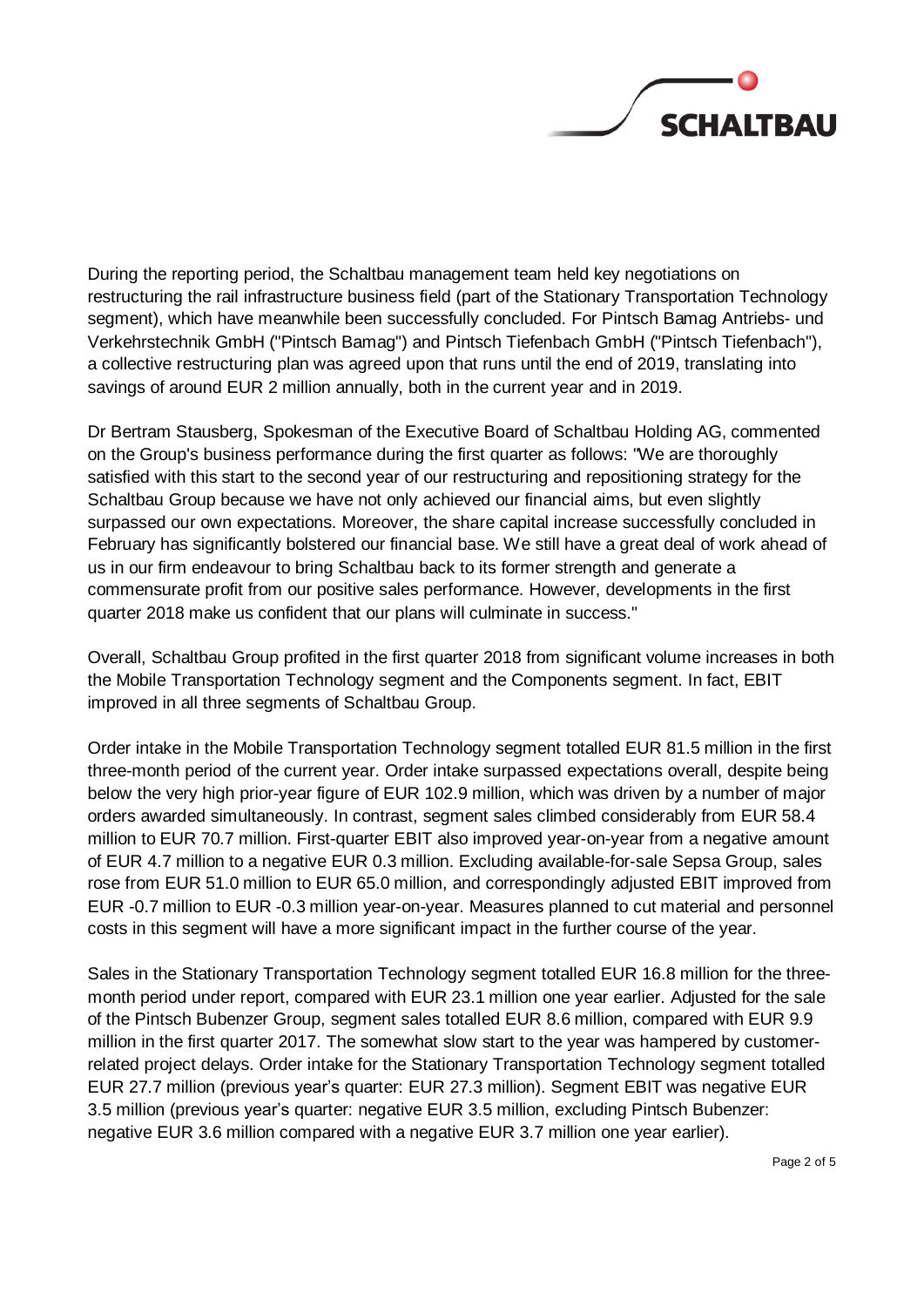

Business performance in the Components segment again improved significantly year-on-year. Sales jumped by 26.6% to EUR 36.7 million (previous year's quarter: EUR 29.0 million). EBIT totalled EUR 8.3 million, more than doubling the previous year's first-quarter figure of EUR 3.5 million. Order intake was unchanged at EUR 40.4 million.

Due to the good performance reported in the first quarter 2018, the management team reaffirmed the forecast for the full fiscal year published in April. Schaltbau expects to report Group sales of between EUR 480 million and EUR 500 million and Group order intake in the region of EUR 500 million to EUR 520 million. The sales shortfall resulting from the sale of the brake systems business will be partially offset by the planned moderate growth of the remaining Group companies. Based on a continuation of the stable order situation, the EBIT margin for 2018 (excluding exceptional items) should improve to around 3% of sales. The first beneficial effects of the restructuring process begun in 2017 are set to make a positive contribution. Higher productivity driven by optimised manufacturing processes and improved purchasing conditions are expected to reduce personnel and material costs. Again in fiscal year 2018, non-operating exceptional items may also result from impairment losses in connection with restructuring measures and the sale of subsidiaries.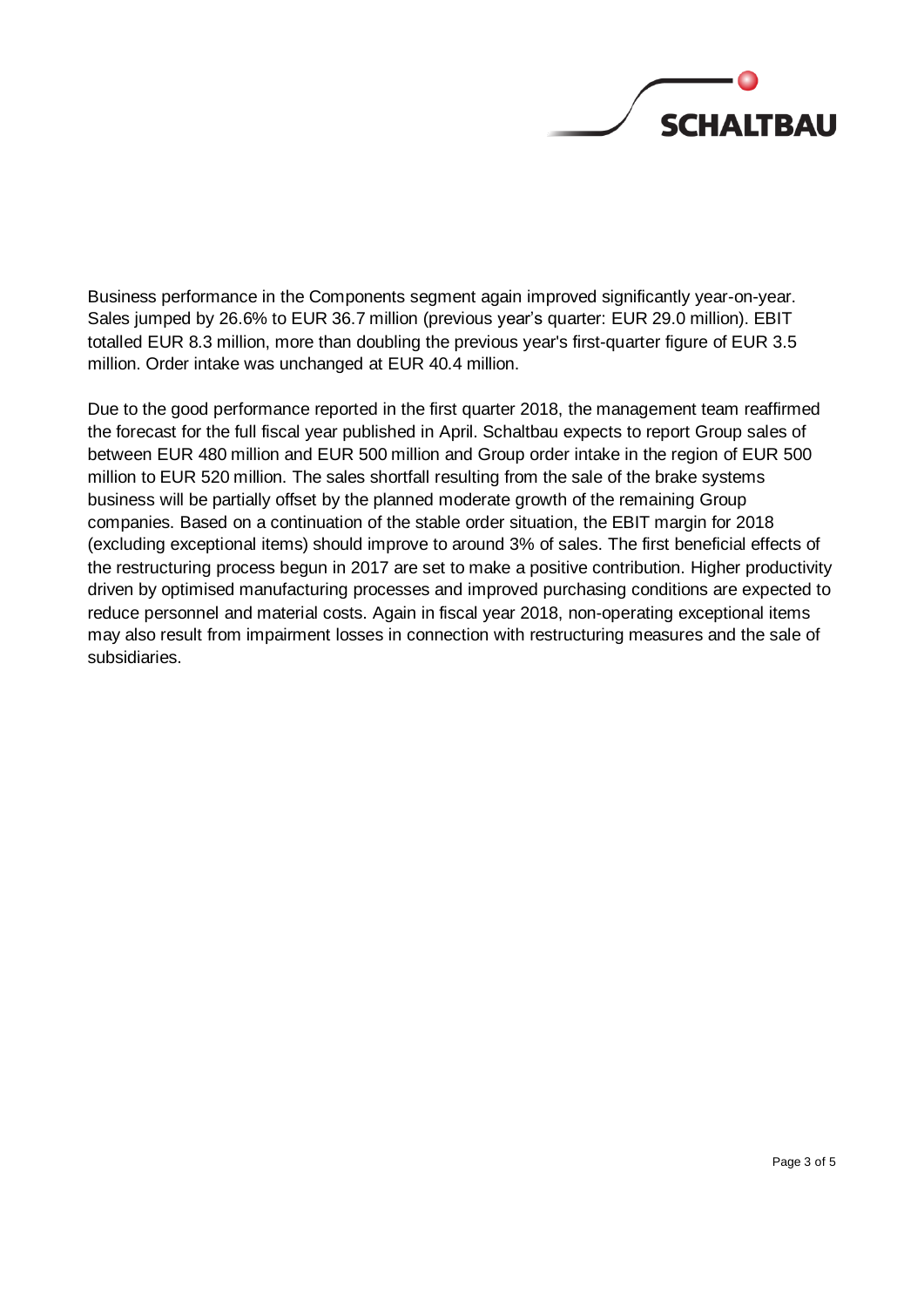

| In EUR million, unless stated otherwise           | Q1 2018 |        | Q1 2017 $\Delta$ absolute        | $\Delta$ in % |
|---------------------------------------------------|---------|--------|----------------------------------|---------------|
| Order intake                                      | 149.2   | 170.8  | $-21.6$                          | $-12.6$       |
| Order book                                        | 508.1   | 491.1  | $+17.0$                          | $+3.5$        |
| Sales                                             | 124.2   | 110.6  | $+13.6$                          | $+12.3$       |
| Sales excluding Pintsch Bubenzer and Sepsa*       | 110.3   | 90.0   | $+20.3$                          | $+22.6$       |
| <b>EBIT</b>                                       | 2.0     | $-8.5$ |                                  |               |
| <b>EBIT excluding Pintsch Bubenzer and Sepsa*</b> | 1.9     | $-4.7$ |                                  |               |
|                                                   |         |        | 31.03.2018 31.12.2017 ∆ absolute | $\Delta$ in % |
| <b>Financial liabilities</b>                      | 119.6   | 183.7  | $-64.1$                          | $-34.9$       |
| Equity ratio (in %)                               | 26.9    | 15.6   | $+11.3$                          | $+72.4$       |
| Employees (count)                                 | 3,173   | 3,288  | $-115$                           | $-3.5$        |

Key figures from the consolidated financial statements of Schaltbau Holding AG, first quarter 2018

\* Pintsch Bubenzer was deconsolidated due to sale on 1 March 2018. Sepsa was put up for sale in November 2017; since then, Sepsa business performance has been recognised directly in equity.

As of today, further details on results of the first quarter 2018 will be provided at: [www.schaltbau.com](http://www.schaltbau.com/) in a presentation. Results for the first half of 2018 will be published on 8 August 2018.